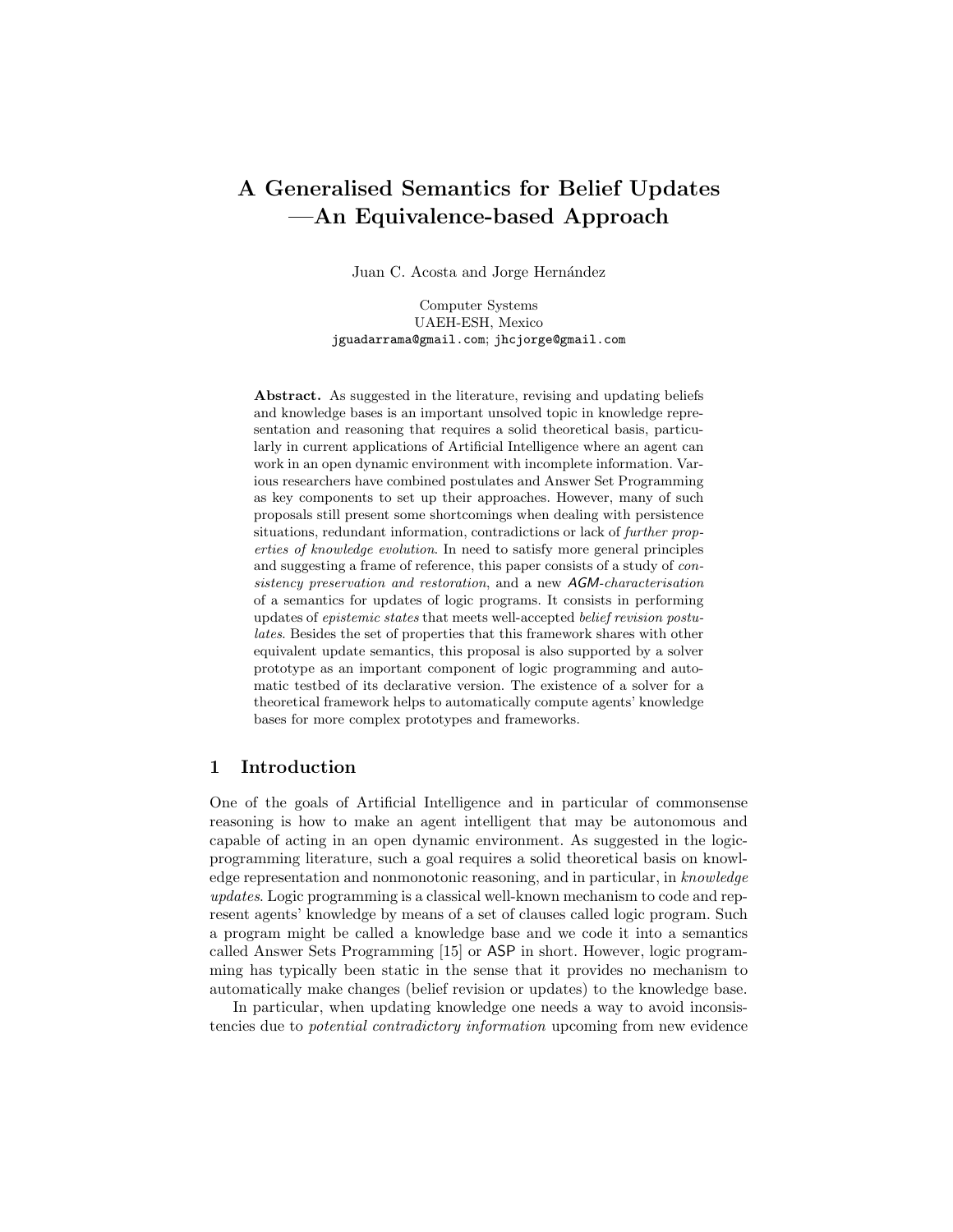<span id="page-1-1"></span>that is typically incomplete. Much work has been done in the context of logic programming based on a common ASP basis by satisfying certain properties and postulates: [\[1,](#page-10-0) [7,](#page-10-1) [12,](#page-10-2) [14,](#page-11-1) [22,](#page-11-2) [23,](#page-11-3) [24,](#page-11-4) [25\]](#page-11-5). However, despite the existence of several semantics for updates [\[3\]](#page-10-3) and a vast analysis of general properties [\[14,](#page-11-1) [21\]](#page-11-6), we claim we are still far from having a general one that can satisfy many existing and well-known principles to represent "correct" dynamic knowledge.

For instance, one of the missing and obvious properties in current semantics for updates is persistence that others don't manage well for several reasons, mainly for their approach on *sequences of updates* [\[3\]](#page-10-3). Such a problem has been introduced and overcome by Sakama and Inoue [\[23\]](#page-11-3) by means of a semantics based on an extended particular version of abductive logic programming [\[16\]](#page-11-7). However, their semantics is strongly based on syntactical changes that has other problems (described later) and lacks of a proper characterisation of principles for updates (or belief revision), presumably due to their different goals of their referred approach.

With the aim to define a *general characterised semantics* and to succeed in the mentioned persistence situation (and in many others more), this paper consists of an alternate more-general approach, founded on generalised answer sets, and based upon further well-known principles for belief change (AGM-postulates [\[6\]](#page-10-4)) that make it syntax independent, more intuitive and have generally-accepted properties.

Besides satisfying most belief revision postulates, this paper exhibits an approach that consists in performing successive updates so that the semantics can deal with the problem that, according to [Sakama and Inoue,](#page-11-3) produces counterintuitive interpretations in most approaches.

This paper is organised as follows: Section [2](#page-1-0) is an analysis of the problem that [Sakama and Inoue](#page-11-3) pointed out, while Section ?? consists of the general basic terminology for the current framework. The core of the paper is Section [4,](#page-5-0) which includes consistency properties and postulates for belief revisionas well as a slightly different formulation to the approaches presented in [\[1,](#page-10-0) [5\]](#page-10-5) and shows the main results and comparison with its predecessors in Section [5](#page-6-0) . Finally, concluding remarks are discussed in Section ??.

Partial results of this article have already appeared in preliminary versions (without proofs or other properties) in [\[2\]](#page-10-6), as well as in the extended abstract in [\[4\]](#page-10-7)

## <span id="page-1-0"></span>2 Problem Description

As introduced in previous paragraphs, once there existed a strong theoretical basis for belief revision and updates, a few authors in the field of logic programming proposed mechanisms for updates with a vast analysis, taxonomy and comparison of various known semantics [\[14,](#page-11-1) [23,](#page-11-3) [25\]](#page-11-5). Some others even suggested new principles, like [\[7,](#page-10-1) [8\]](#page-10-8), with alternate logic-programming frameworks to ASP. However, owing to the different foundations each semantics has (even within ASP),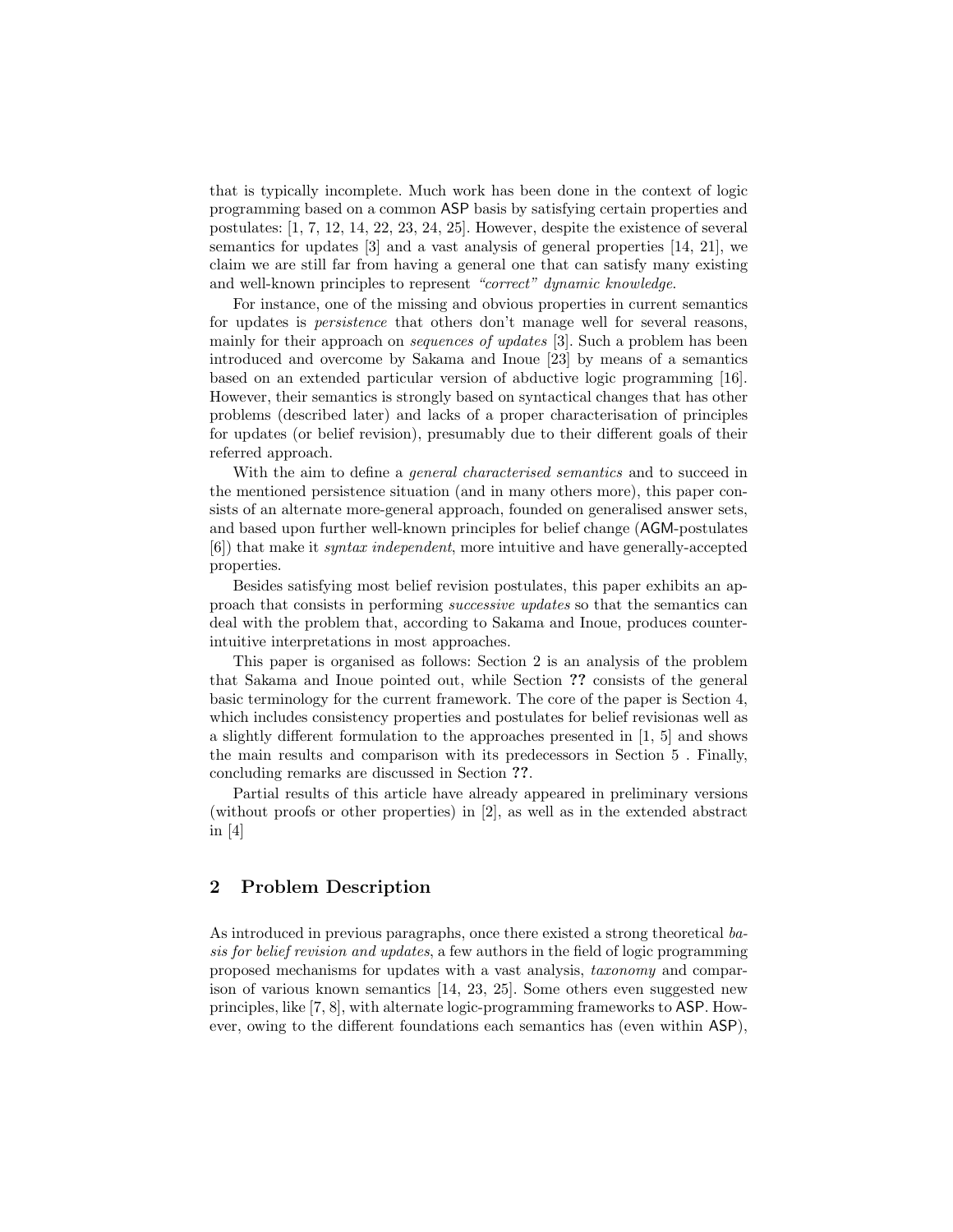<span id="page-2-3"></span>yet some problems arise to meet a significant number of well-accepted principles for updates [\[3\]](#page-10-3).

Although it is unlikely to come off with a semantics that may satisfy all of them [\[14,](#page-11-1) [21,](#page-11-6) [23\]](#page-11-3), a more general one that fulfils most of widely-accepted principles is still necessary, which is not an easy task.

For instance, researchers studying updates of logic programs following prin-ciples for updates<sup>[1](#page-2-0)</sup> (coded into eight well-known postulates for updates called AGM theory  $[6]$  —and in other principles around it<sup>[2](#page-2-1)</sup>— boil down to the difficulty in satisfying many of them by means of a non-monotonic framework like ASP, owing to the *monotonic nature* of the postulates themselves  $-[10, 14, 21, 23]$  $-[10, 14, 21, 23]$  $-[10, 14, 21, 23]$  $-[10, 14, 21, 23]$  $-[10, 14, 21, 23]$  $-[10, 14, 21, 23]$  $-[10, 14, 21, 23]$  $-[10, 14, 21, 23]$ . Nonetheless, Osorio and Cuevas [\[21\]](#page-11-6) achieved an interpretation of six of the original eight AGM postulates in terms of the *monotonic* (non-classical)  $N<sub>2</sub>$ -logic, for general "update" operators. They have chosen (the monotonic)  $N<sub>2</sub>$ -logic apparently because it is one of several that characterise ASP and includes two types of negation: negation-as-failure and strong negation. The authors' results in terms of a general semantics, however, seem to be inconclusive [\[21\]](#page-11-6).

On the other hand, the nearest proposal (to the best of our knowledge) that seemed<sup>[3](#page-2-2)</sup> to meet most of the existing principles is due to Sakama and Inoue [\[23\]](#page-11-3), who have introduced and overcome an interesting *persistence situation* that others fail to represent well for different reasons, as pointed out by themselves and in [\[2\]](#page-10-6). In particular, the main feature of that interesting situation is that [Sakama](#page-11-3) [and Inoue'](#page-11-3)s semantics is capable of maintaining a knowledge base (coded into a logic program) throughout its own evolution, and that is also the main motivation behind A. Guadarrama [\[2\]](#page-10-6) to propose his approach. They both lack, however, of a more-general belief-update characterisation, besides other problems.

Although their object-level approach makes it a good candidate to be considered by the belief-revision community, [Sakama and Inoue'](#page-11-3)s minimal-change principle is still syntactic: the changes to a knowledge base are to be minimal, as they themselves explain, and that has other problems. The main issue, however, in that they have no characterisation of their semantics with further general belief-change principles, arguing that they aren't applicable to nonmonotonic propositional theories in general [\[23\]](#page-11-3).

In addition to that, a big disadvantage of syntactical approaches, as discussed in [\[14,](#page-11-1) [21\]](#page-11-6) is that, in general, they do not satisfy the structural properties proposed in [\[21,](#page-11-6) [24\]](#page-11-4), and [Sakama and Inoue'](#page-11-3)s approach is not an exception.

Regardless the polemic that approach might cause (especially in planning domains) and the deployment of extended-abduction properties in their article, the lack of further and more general properties for belief change makes it hard to compare with other alternatives for updates of logic programs. Indeed, their

<span id="page-2-0"></span> $1$  Actually the principles are for belief revision rather than updates. We explain the difference later.

<span id="page-2-1"></span><sup>&</sup>lt;sup>2</sup> For a nice analysis and compilation of such principles, see [\[14\]](#page-11-1).

<span id="page-2-2"></span><sup>&</sup>lt;sup>3</sup> To my knowledge, there is no evidence that their semantics satisfies most of them, although it does overcome most of the problems that other semantics present.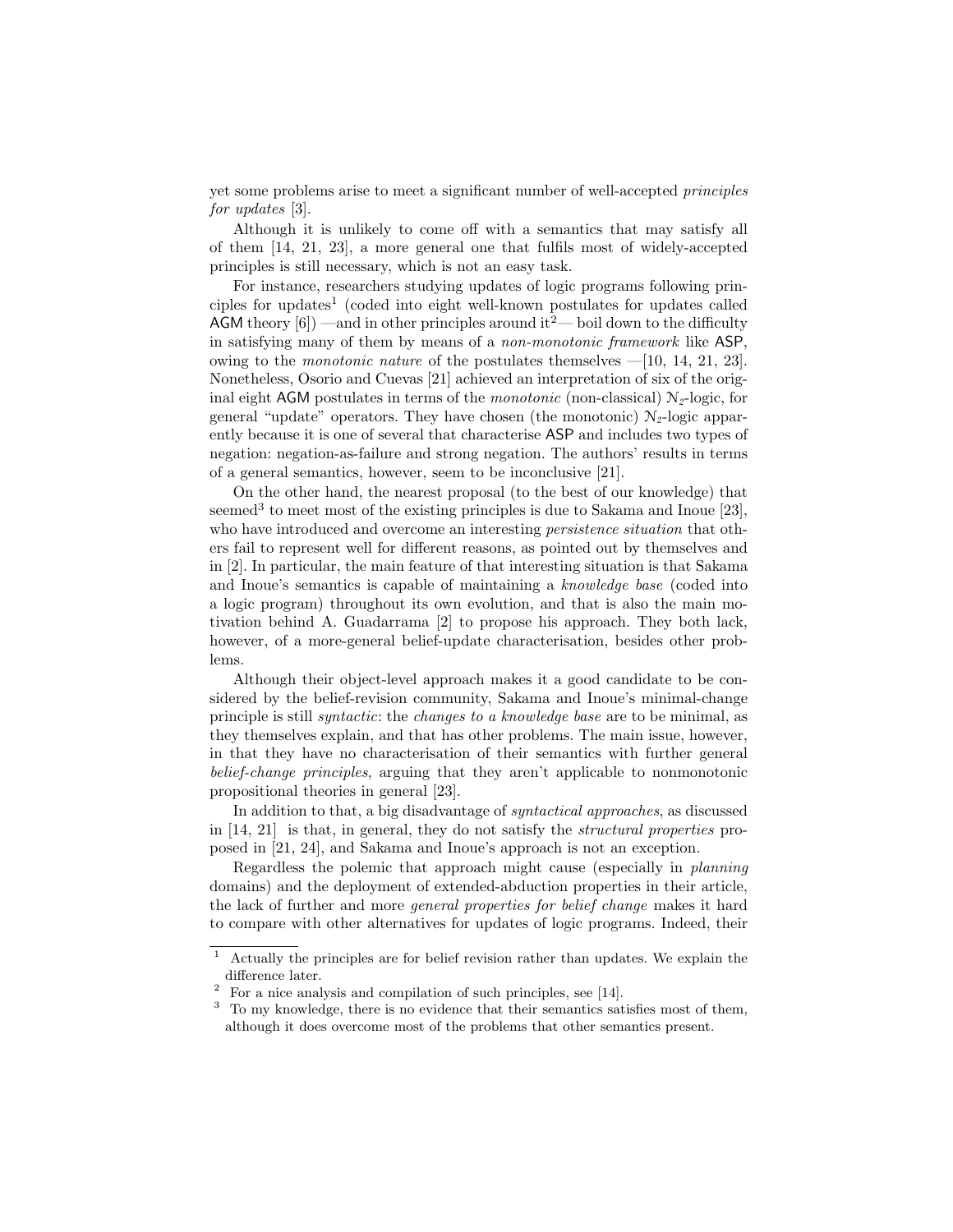<span id="page-3-1"></span>first goal (as they themselves explain) is the converse: to provide a mechanism of updates to characterise their extended abduction framework [\[23\]](#page-11-3).

In need to define a *general semantics* and regardless the difference between belief revision and updates due to Katsuno and Mendelzon [\[19\]](#page-11-8), this paper includes further results and a slightly different and fundamental approach from the preliminary alternate basic solution in [\[2,](#page-10-6) [4\]](#page-10-7) within the same studied foundation of Minimal Generalised Answer Sets (MGAS hereafter, from Kakas and Mancarella  $[17]$  and with an alternate approach to both Zacarías et al.  $[24]$  and A. Guadarrama [\[1\]](#page-10-0), proposing a simpler general formulation that likewise performs multiple updates, but at the object level rather than sequences of updates, which overcomes the kind of problems already described. Moreover, the simpler semantics meets the structural properties for updates proposed by [\[14,](#page-11-1) [21,](#page-11-6) [24\]](#page-11-4), as well as the satisfaction of five of the six most general belief revision postulates and many other relevant properties.

### 3 Preliminaries

A main foundation of this proposal is the well-known AGM-postulates [\[6\]](#page-10-4) in a particular interpretation and notation [\[4\]](#page-10-7), followed by a brief basic background of Answer Sets and Generalised Answer Sets. Owing to space constraints, however, this paper excludes sections of three ASP's characterising logic systems (intuitionistic logic, Nelson's logic and  $N_2$ ), which are more evidence of the solid foundation earlier suggested. Finally, in this paper it is assumed that the reader is familiar with basic notions of AGM-theory, as well as logic programming and in particular with ASP.

#### 3.1 Logic Programming and Answer Sets

The following formalism gives a short recap of ASP, which is identified with other names like Stable Logic Programming or Stable Model Semantics [\[15\]](#page-11-0) and A-Prolog. Its formal language and some more notation are introduced as follows.

<span id="page-3-0"></span>Definition 1 (ASP Language of logic programs,  $\mathcal{L}_{ASP}$ ). In the following  $\mathcal{L}_{\mathsf{ASP}}$  is a language of propositional logic with propositional symbols:  $a_0, a_1, \ldots;$ connectives: "," (conjunction) and meta-connective ";"; disjunction, denoted as  $"\rangle"$ ; ← (derivation, also denoted as →); propositional constants  $\bot$  (falsum);  $\top$ (verum); " $\neg$ " (default negation or weak negation, also denoted with the word not); "∼" ( strong negation, equally denoted as "−"); auxiliary symbols: "(", ")" ( parentheses). The propositional symbols are called atoms too or atomic propositions. A literal is an atom or a strong-negated atom. A rule is an ordered pair Head( $\rho$ )  $\leftarrow$  Body( $\rho$ ).

An intuitive meaning of strong negation "∼" in logic programs with respect to the default negation "¬" is the following: a rule  $\rho_0 \leftarrow \neg \rho_1$  allows to derive  $\rho_0$ when there is no *evidence* of  $\rho_1$ , while a rule like  $\rho_0 \leftarrow \sim \rho_1$  derives  $\rho_0$  only when there is an *evidence* for  $\sim \rho_1$ , i.e. when it can be proved that  $\rho_1$  is false.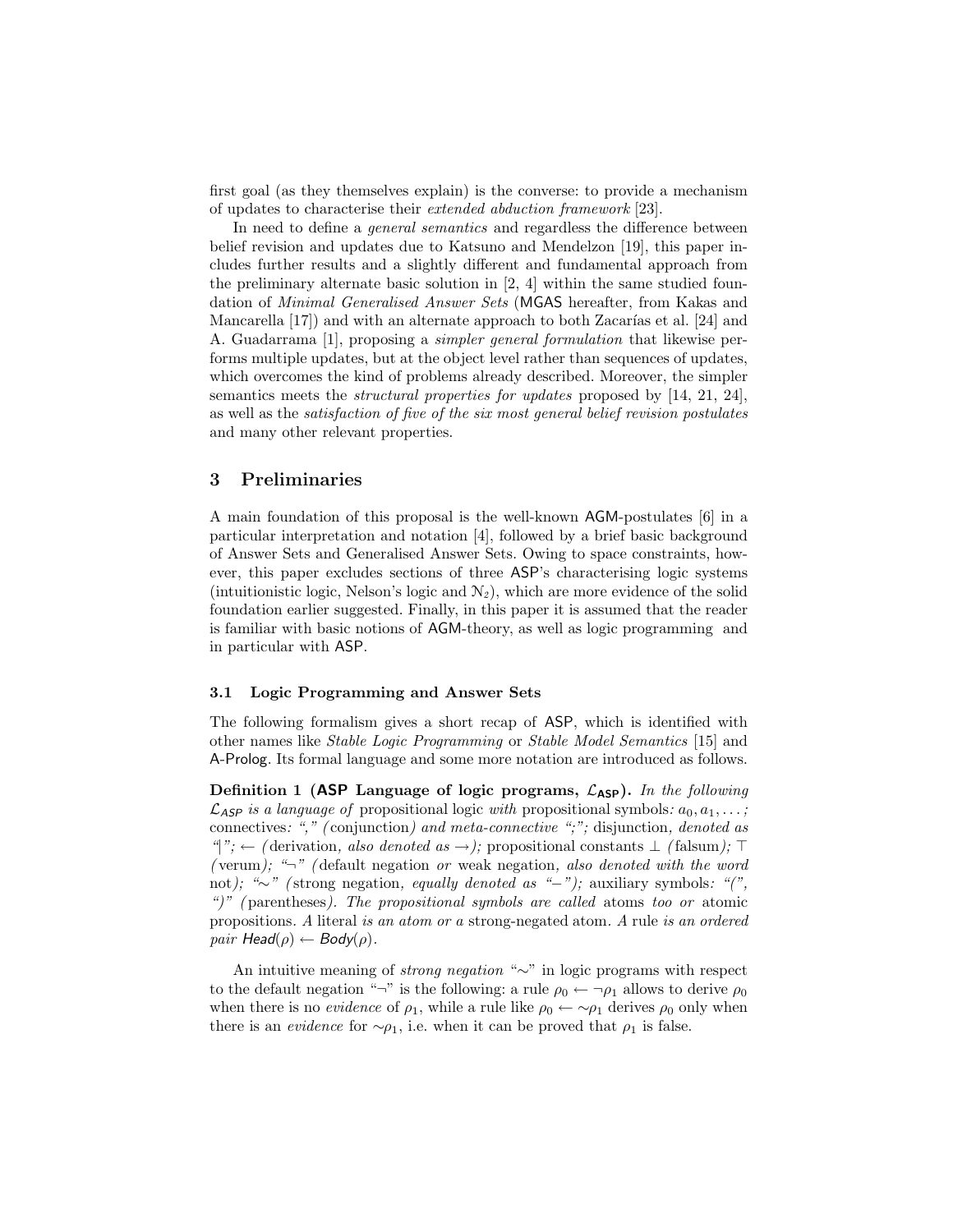<span id="page-4-1"></span>With the notation introduced in Definition [1,](#page-3-0) one may construct clauses of the following general form that are well known in the literature.

**Definition 2 (EDLP).** An extended disjunctive logic program is a set of rules of form

<span id="page-4-0"></span>
$$
\ell_1 \vee \ell_2 \vee \ldots \vee \ell_l \leftarrow \ell_{l+1}, \ldots, \ell_m, \neg \ell_{m+1}, \ldots, \neg \ell_n \tag{1}
$$

where  $\ell_i$  is a literal and  $0 \leq l \leq m \leq n$ .

Naturally, an extended logic program (or ELP hereafter) is a finite set of rules of form [\(1\)](#page-4-0) with  $l = 1$ ; while an *integrity constraint* (also known in the literature as strong constraint) is a rule of form [\(1\)](#page-4-0) with  $l = 0$ ; while a fact is a rule of the same form with  $l = m = n$ . In particular, for a literal  $\ell$ , the *complementary literal* is ∼ $\ell$  and vice versa; for a set M of literals,  $\sim M = \{ \sim \ell \mid \ell \in M \}$ , and Lit<sub>M</sub> denotes the set  $M \cup \sim M$ ; finally, a *signature*  $\mathfrak{L}_\Pi$  is a finite set of literals occurring in  $\Pi$ . Additionally, given a set of literals  $\mathcal{M} \subseteq \mathcal{A}$ , the complement set  $\overline{\mathcal{M}} = \mathcal{A} \setminus \mathcal{M}.$ 

Although we have introduced ASP as propositional (ground) programs, fixed non-ground ASP-programs of arbitrary arity are also considered in the same way than Dantsin et al. [\[11\]](#page-10-10) do. Accordingly, non-ground ASP-programs with variables or constants as arguments are seen as a simplified expressions of larger ground (propositional) ones without variables, where each *ground program*  $\Pi$  is a set of its *ground rules*  $\rho \in \Pi$ . In addition, a ground rule is the set obtained by all possible substitutions of variables in  $\rho$  by constants occurring in  $\Pi$  [\[11\]](#page-10-10).

Although ASP is a strong theoretical framework to represent knowledge, it can't model changes to that knowledge by itself, nor can it represent conflict situations amongst an agent and its dynamic environment. So, a more general and relaxed semantics is necessary, to choose potential models amongst conflicting information, which ought to reflect the general principles and postulates under consideration. In particular, a suitable framework to our purposes has been Abductive Logic Programming due to [Kakas and Mancarella](#page-11-9) and is briefly presented in the following section.

#### 3.2 Abductive Programs and MGAS

As one of the semantics to interpret abductive programs, Minimal Generalised Answer Sets (MGAS) provides a more general and flexible semantics than standard ASP, with a wide range of applications. This framework is briefly introduced in the following set of definitions.

**Definition 3 [\(17\)](#page-11-9).** An abductive logic program is a pair  $\langle \Pi, \mathcal{A}^* \rangle$  where  $\Pi$  is an arbitrary program and  $A^*$  a set of literals, called abducibles.

On the other hand, there already exists a semantics to interpret abductive programs, called generalised answer sets (GAS) due to [Kakas and Mancarella.](#page-11-9)

**Definition 4 (GAS, [17\)](#page-11-9).** The expression  $\mathcal{M}(\Delta)$  is a generalised answer set of the abductive program  $\langle \Pi, \mathcal{A}^* \rangle$  if and only if  $\Delta \subseteq \mathcal{A}^*$  and  $\mathcal{M}(\Delta)$  is an answer set of  $\Pi \cup {\alpha \leftarrow \top | \alpha \in \Delta}.$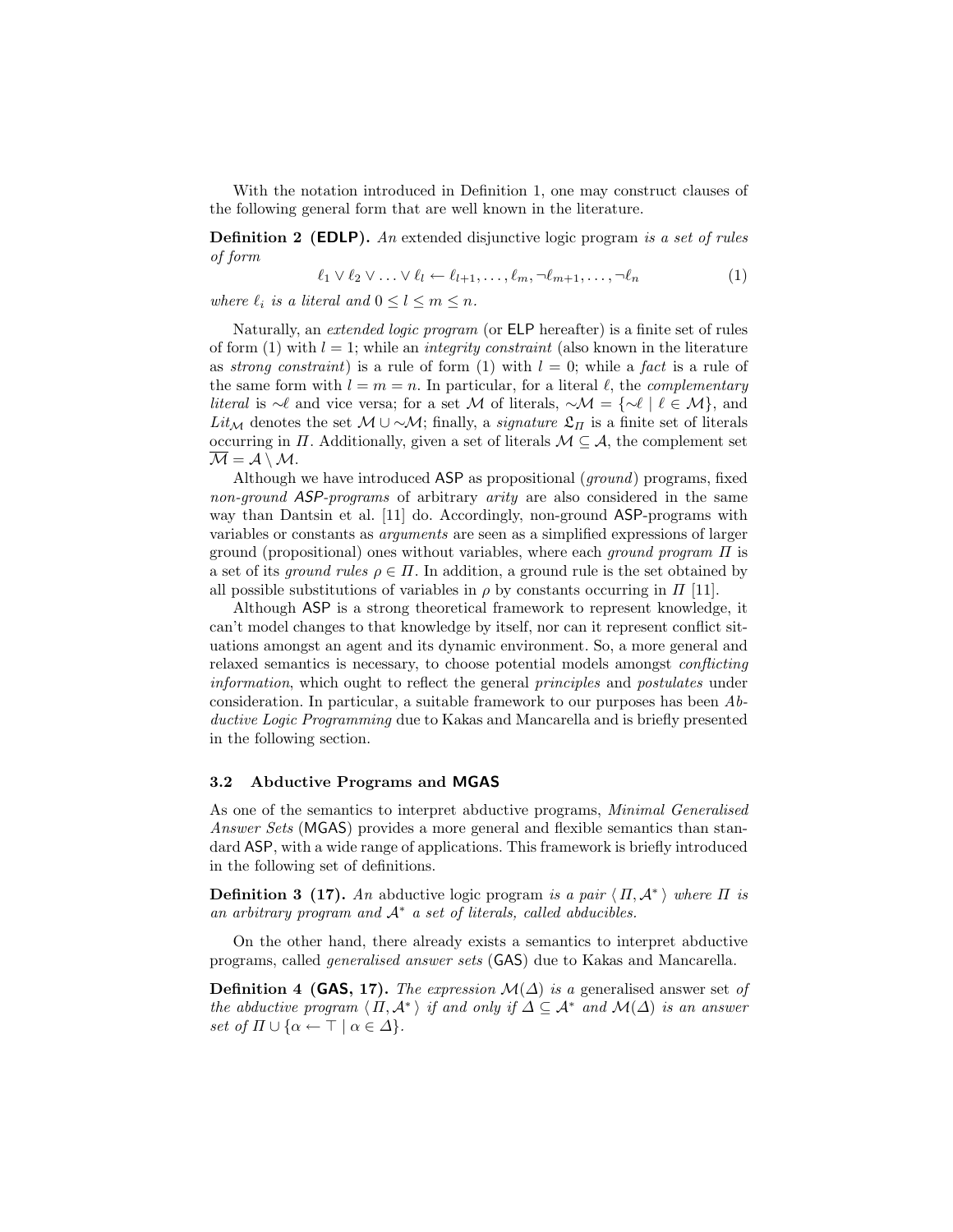<span id="page-5-2"></span>In case there are more than one generalised answer sets, a preferred inclusion order may be established:

**Definition 5** ([9\)](#page-10-11). Let  $\mathcal{M}(\Delta_1)$  and  $\mathcal{M}(\Delta_2)$  be generalised answer sets of  $\langle \Pi, \mathcal{A}^* \rangle$ . The relation  $\mathcal{M}(\Delta_1) \leq_{\mathcal{A}^*} \mathcal{M}(\Delta_2)$  holds if and only if  $\Delta_1 \subseteq \Delta_2$ .

Last, one can easily establish the *minimal generalised answer sets* from an abductive inclusion order with the following definition

**Definition 6 (MGAS, [9\)](#page-10-11).** Let  $\mathcal{M}(\Delta)$  be a minimal generalised answer set (MGAS) of  $\langle \Pi, \mathcal{A}^* \rangle$  if and only if  $\mathcal{M}(\Delta)$  is a generalised answer set of  $\langle \Pi, \mathcal{A}^* \rangle$ and it is minimal with respect to its abductive inclusion order.

### <span id="page-5-0"></span>4 Updating Epistemic States

One of the main goals of this proposal is to meet most well-accepted principles for updates at the object level and in Minimal Generalised Answer Sets (MGAS), besides other relevant properties. The approach consists in setting up the needed models for the desired properties in an *iterated fashion*, rather than a sequence of updates, as earlier explained.

A first analysis of the problem at the object level, a solution, justification, basic model-oriented properties and comparison with other semantics are available in [\[2\]](#page-10-6). However, the semantics hasn't been characterised with more general principles, which is necessary both to avoid counterintuitive behavuour and to provide a common frame of reference to compare with other approaches. So, let us briefly introduce it, followed by a characterisation of Belief Revision.

The semantics is formally expressed with the following set of definitions, revised from [\[2\]](#page-10-6) to make it simpler, precise, and to comply even more with the postulates, which is part of the contribution of this paper and the difference with the one in [\[2\]](#page-10-6) and the extended abstract in [\[4\]](#page-10-7). So, let us start with some definitions.

An  $\alpha$ -relaxed rule is a rule  $\rho$  that is weakened by a default-negated atom  $\alpha$ in its body:  $\text{Head}(\rho) \leftarrow \text{Body}(\rho) \cup \{\neg \alpha\}$ . In addition, an  $\alpha$ -relaxed program is a set of  $\alpha$ -relaxed rules. On the other hand, a *generalised program* of  $\mathcal{A}^*$  is a set of rules of form  $\{\ell \leftarrow \top \mid \ell \in \mathcal{A}^*\}$ , where  $\mathcal{A}^*$  is a given set of literals.

<span id="page-5-1"></span>Accordingly, updating a program with another consists in transforming an ordered pair of programs into a single abductive program, as follows.

Definition 7 (•-update Program). Given an updating pair of extended logic programs, denoted as  $\Pi_1 \bullet \Pi_2$ , over a set of atoms A; and a set of unique abducibles  $\mathcal{A}^*$ , such that  $A \cap \mathcal{A}^* = \emptyset$ ; and the  $\alpha$ -relaxed program  $\Pi'$  from  $\Pi_1$ , such that  $\alpha \in \mathcal{A}^*$ ; and the abductive program  $\Pi_{\mathcal{A}^*} = \langle \Pi' \cup \Pi_2, \mathcal{A}^* \rangle$ . Its •-update program is  $\Pi' \cup \Pi_2 \cup \Pi_G$ , where  $\Pi_G$  is a generalised program of  $\mathcal{M} \cap \mathcal{A}^*$  for some minimal generalised answer set M of  $\Pi_{A^*}$  and "•" is the corresponding update operator.

Obviously, Definition [7](#page-5-1) allows none or more •-update programs. Let us formalise yet another minor obvious property: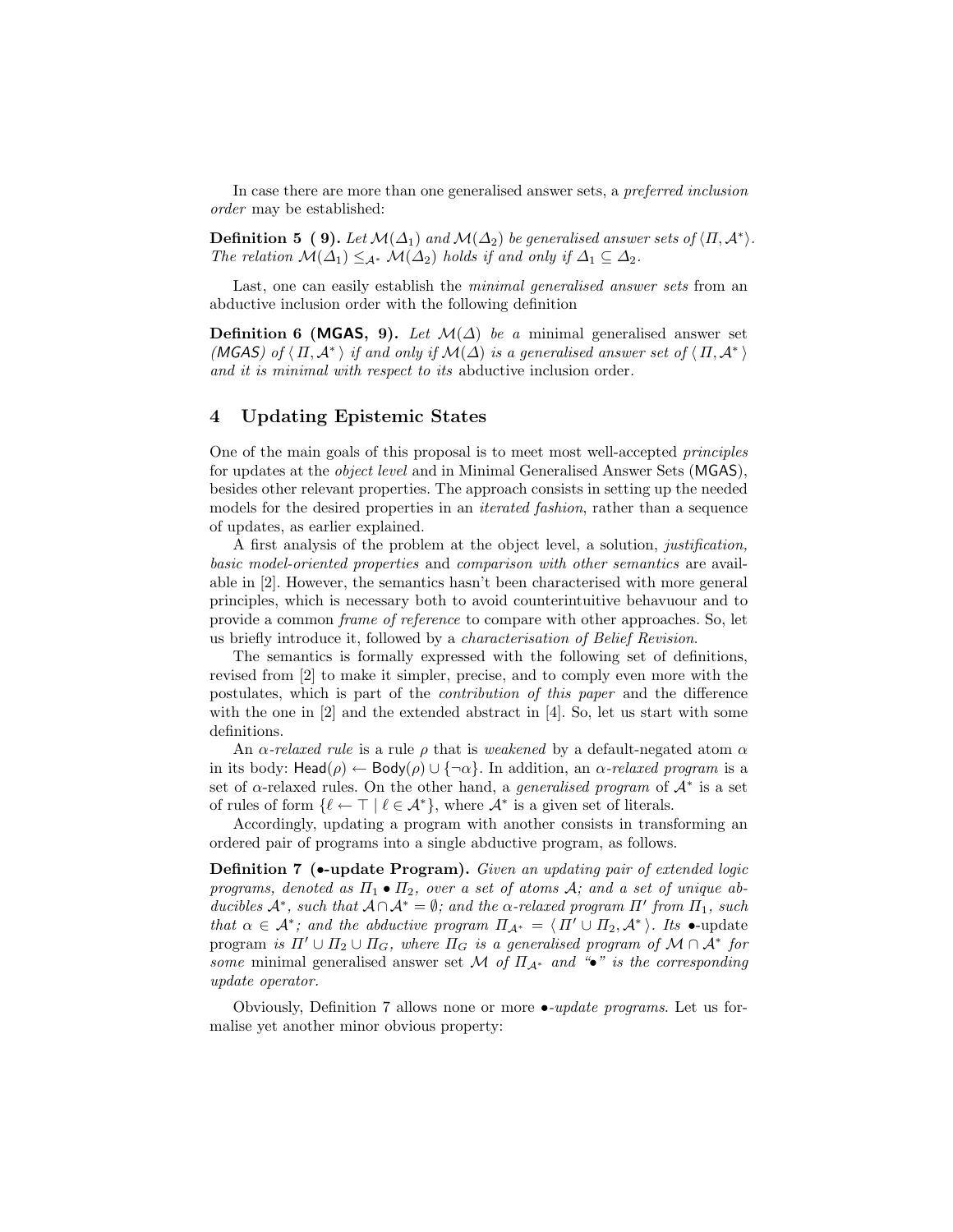<span id="page-6-2"></span>**Corollary 1.** Let  $\Pi_G$  be a generalised program out of a minimal generalised answer set M from  $\Pi_{\mathcal{A}^*}$  and  $\mathcal{M}_1$  an answer set of  $\Pi_G$ . The following two statements hold:

a)  $M_1 = M \cap A^*$ . b)  $M_1 \subseteq M$ .

Last but not least, the associated models  $\mathcal S$  of the new knowledge base correspond to the answer sets of a •-update program as follows.

**Definition 8** (•-update Answer Set). Let  $\Pi_{\bullet} = (\Pi_1 \bullet \Pi_2)$  be an update pair over a set of atoms A. Then,  $S \subseteq A$  is a •-answer set of  $\Pi_{\bullet}$  if and only if  $S = S' \cap A$  for some minimal generalised answer set S' of its •-update program.

Intuitively, this formulation establishes an order with respect to the latest update —which corresponds to Katsuno and Mendelzon [\[18,](#page-11-10) [19\]](#page-11-8)'s first postulate  $(R \circ 1)$ — and with respect to a *minimal change* when choosing the most preferred model: MGAS.

## <span id="page-6-0"></span>5 Properties

The following sets of properties of this simpler formulation are the main contribution of this current semantics for iterated updates of epistemic states. They are classified into a study of equivalence with other variants and the satisfaction itself of KM'-postulates.

A basic set of structural properties was first introduced in [\[13,](#page-10-12) [14,](#page-11-1) [24\]](#page-11-4), just like the formulation in [\[2\]](#page-10-6), besides other properties from the literature. Accordingly, this section is divided into a comparison with operators  $\oslash$  and  $\oslash$  (Section [5.1\)](#page-6-1); Section ?? generalises the approach from [\[2\]](#page-10-6) in a set of more *general princi*ples; and finally, other relevant properties from the literature are presented in Section ??.

#### <span id="page-6-1"></span>5.1 Equivalence

One contribution of this paper is to show that this approach coincides with operator  $\oslash$  in [\[24\]](#page-11-4) for the case of *single updates* and single updates with cardinality preference. The main difference, however, is the limitation to deal with multiple updates.

Before starting with equivalence between operators, a recapitulation of their respective definitions is in order: From [\[24\]](#page-11-4), the update operator for pairs of programs in the current notation is

**Definition 9** ( $\oslash$ -Update Program [\[24\]](#page-11-4)). Given an update pair  $\Pi = (I_1, I_2)$ of extended logic programs over a set of atoms A, an update program  $\Pi_{\oslash} =$  $\Pi_1 \oslash \Pi_2$  corresponds to the abductive program  $\langle \Pi' \cup \Pi_2, \mathcal{A}^* \rangle$ , where  $\mathcal{A}^*$  extends A by new unique abductive atoms and  $\Pi'$  is constructed as follows: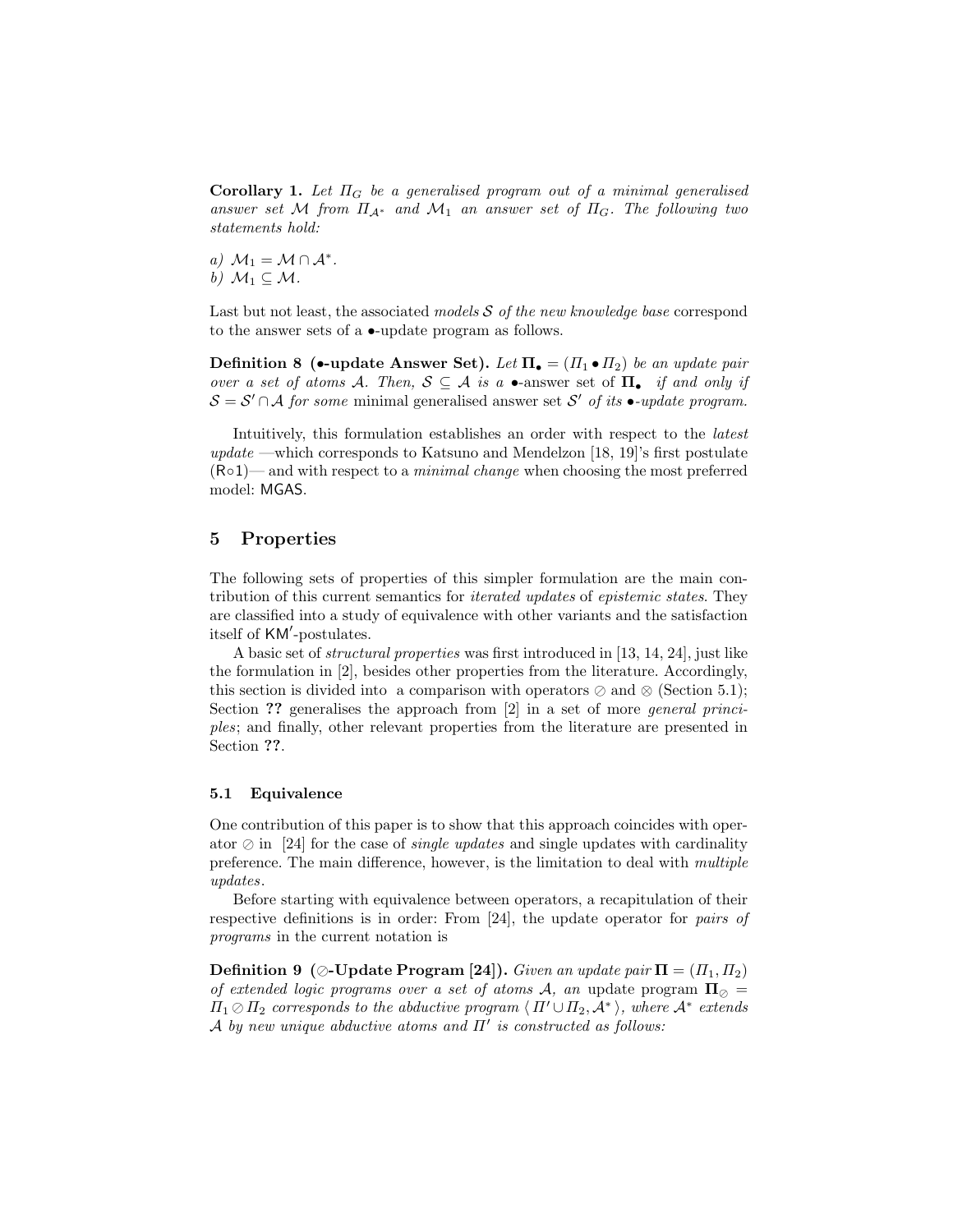- <span id="page-7-0"></span>(i) all constraints in  $\Pi_1$ .
- (ii) for each non-constraint rule  $\rho \in \Pi_1$  there is a unique abducible  $\alpha$  (a new atom) and the rule is replaced by  $Head(\rho) \leftarrow Body(\rho), \neg \alpha$ .

where  $\oslash$  represents the the corresponding update operator.

Next, the corresponding update models come out of the MGAS's from the abductive program as follows.

Definition 10 ( $\oslash$ -update Answer Set [\[24\]](#page-11-4)). Let  $\Pi = (I_1, I_2)$  be an update pair over a set of atoms A. Then,  $S \subseteq A$  is an update answer set of  $\Pi$  if and only if  $S = S' \cap A$  for some minimal generalised answer set S' of  $\Pi$ .

Finally, operators  $\bullet$  and  $\oslash$  are equivalent in pairs of programs, as formally expressed in the following proposition.

**Proposition 1.** [[\[2\]](#page-10-6)] Suppose an initial extended logic program  $\Pi_1$ , without integrity constraints, updated with any  $\Pi_2$ . Then,

 $\Pi_1 \oslash \Pi_2 \equiv \Pi_1 \bullet \Pi_2$ 

As a consequence, this semantics inherits most of the assets from  $\oslash$ : the characterisation of model-content updates that preserves the system from being counterintuitive when particular situations of updating with tautological (inert) information arise, as well as the set of structural properties listed in [\[2\]](#page-10-6).

Before the main results, there are two particular properties suggested much earlier in [\[24\]](#page-11-4) that are necessary for the rest of them. Additionally, the reader should note that a statement like  $\Pi_1 \equiv \Pi_2$  means that both  $\Pi_1$  and  $\Pi_2$  have the same answer sets —or alternately  $\Pi_1 \equiv_{\sf ASP} \Pi_2$ . By a slight abuse of notation, when establishing equivalence between updates, indeed it means that they have the same (or different) update answer sets. Finally, the two properties from the literature (ref. [\[20,](#page-11-11) [21\]](#page-11-6)), interpreted in our own notation, are the following.

- •-SP-8, Strong Consistency, SC: If  $\Pi_1 \cup \Pi_2$  is consistent, then  $\Pi_1 \bullet \Pi_2 \equiv \Pi_1 \cup \Pi_2$ . The update coincides with the union when  $\Pi_1 \cup \Pi_2$  is consistent.
- •-SP-9, Weak Irrelevance of Syntax, WIS: Let  $\Pi$ ,  $\Pi_1$ , and  $\Pi_2$  be logic programs under the same language. If  $T_{N_2}(H_1) \equiv_{N_2} T_{N_2}(H_2)$  then  $\Pi \bullet \Pi_1 \equiv \Pi \bullet \Pi_2$ .

**Theorem 1.** [[\[2\]](#page-10-6)] Suppose that  $\Pi$ ,  $\Pi_1$ ,  $\Pi_2$  and  $\Pi_3$  are ELP. Operator  $\bullet$  satisfies the properties •-SP-8 and •-SP-9.

This preliminary result shall be helpful to simplify further properties in upcoming sections.

#### 5.2 Discussion

This section is an introduction to new general properties characterising •-operator that go from the structural properties, most of them inherited from its equiv-alent counterpart in [\[24\]](#page-11-4), as  $\oslash$  and  $\oslash$ -operators to more general ones encoded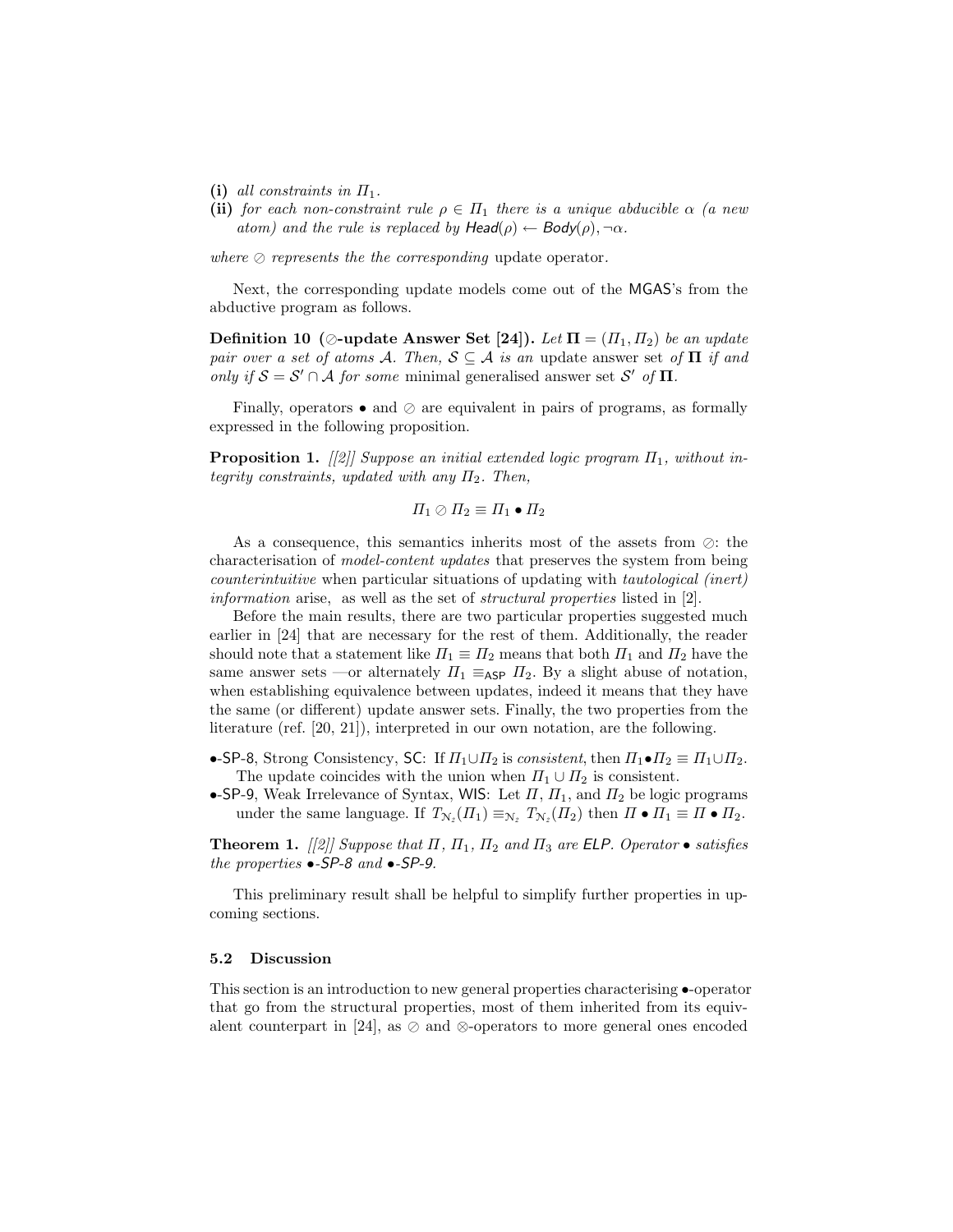<span id="page-8-0"></span>in our particular interpretation of belief revision postulates. The satisfaction of AGM-postulates in ASP is something new and important, provided that other current approaches either don't meet most of them or have discarded them for considering that their monotonic nature is incompatible with non-monotonic frameworks like ASP, as previously discussed in Section ??.

Another issue other approaches have is when updating in a sequence rather than an iterated fashion, which leads to counterintuitive results, especially in the persistence situation and when new updates arise afterwards. By following the original AGM paradigm, we also claim that the iterative approach has other more natural properties than its sequenced counterpart.

The section is also a *study of inconsistencies* not only due to new information that contradicts current knowledge, but also from both an originallyinconsistent knowledge base, as well as new originally-inconsistent observations that not necessarily contradict current beliefs. The former is something that may be considered a key feature of belief revision. However, as one of the main goals of this paper is to provide a strong general framework to correctly represent knowledge, and making a strict distinction with belief update theory might result controversial.

On the other hand, dealing with originally-inconsistent observations might seem counterintuitive to some researches, but it does not mean that observing such contradictions may not be possible in a changing environment. Take for example two concurrent observations that contradict each other, updating a current knowledge base in, say, a problem of Ambient Intelligence when a sensor fails and another one contradicts it. Another example is an observation that is inconsistent due to a typo or another kind of human error. Traditionally, those problems are left to future debugging, but with a tendency to model even-more autonomous entities, tolerating inconsistencies is not only reasonable, but also necessary to preserve a knowledge base from collapse.

# 6 Conclusions and Related Work

This paper consists of a *generalisation* of  $\bullet$ -operator that satisfies five of six suitable *belief-revision postulates* for *updating epistemic states*, as well as other useful properties from previous proposals, towards a more general formulation to update logic programs. Additionally, this paper has introduced a study of consistency preservation and consistency recovery (also known as consistency restoration) as a very important issue to be considered when updating logic programs that may help achieve particular needs and preserve the epistemic state from collapse. As a result, this framework provides a strong theoretical foundation on well-known principles and other fundamental properties shared mainly with other operators. Although •-operator overcomes the persistency problems that [Sakama and Inoue](#page-11-3) have pointed out, because of its object-level approach, both proposals have lacked of a general and fundamental characterisation of Beliefrevision postulates, and is here provided as a frame of reference and comparison. By combining the operational features of ASP, its characterising logics and non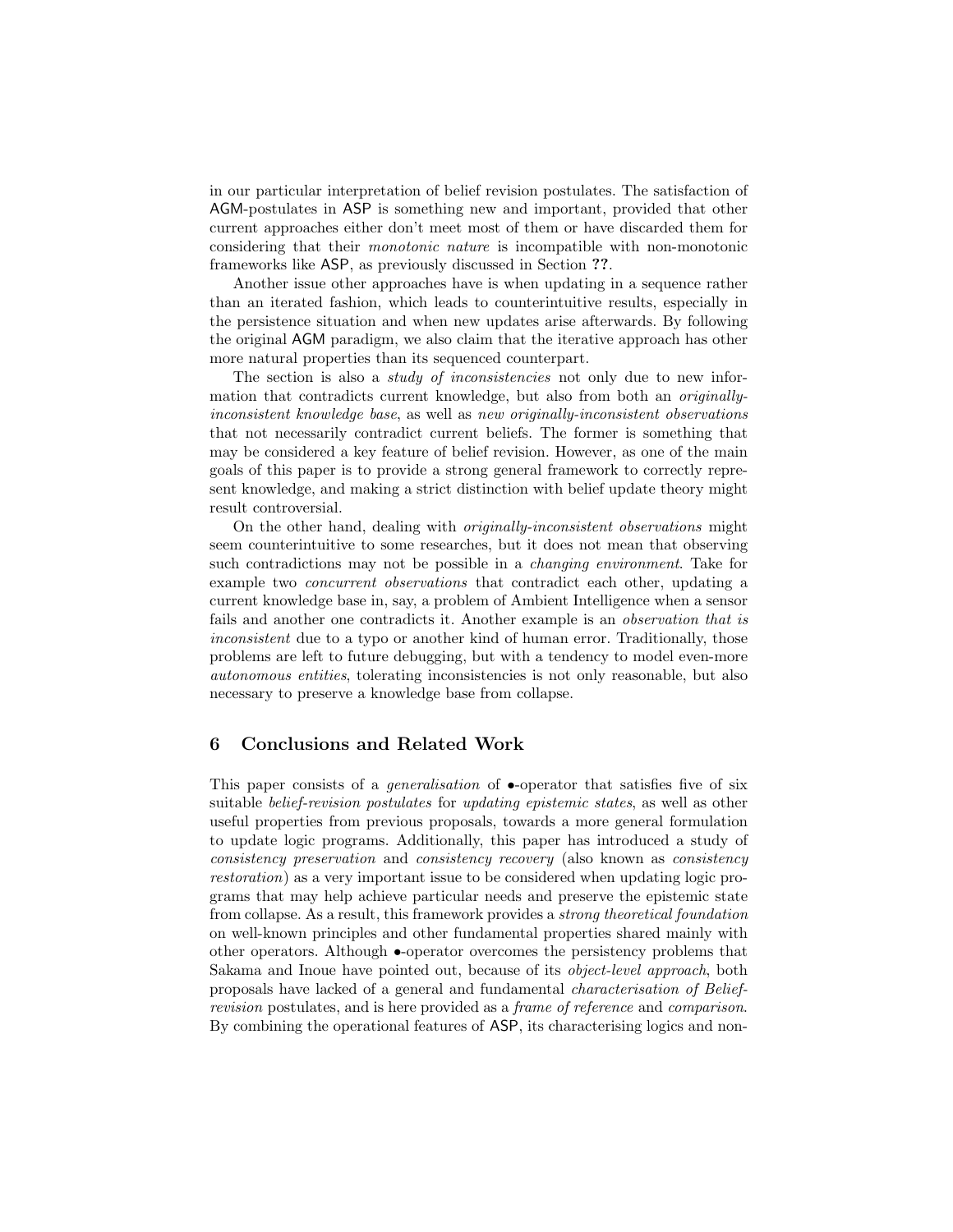monotonic theory that underpin it, and a broad set of well-known belief-change principles, one should be capable of configuring agents' knowledge bases that are well-behaved and robust-enough against unexpected circumstances. Finally, as a classical component of Logic Programming, this operator has an implemented solver prototype<sup>[4](#page-9-0)</sup> as an approximation and automatic testbed that makes the semantics more *accessible* (in a classroom, i.e.), and potential component for further more complex prototypes in administration of (toy?) knowledge systems, with precise properties.

# 7 Acknowledgements

This work has been supported by a SEP project.

<span id="page-9-0"></span><sup>4</sup> The prototype is available at [http://www.in.tu-clausthal.de/~guadarrama/](http://www.in.tu-clausthal.de/~guadarrama/updates/o.html) [updates/o.html](http://www.in.tu-clausthal.de/~guadarrama/updates/o.html).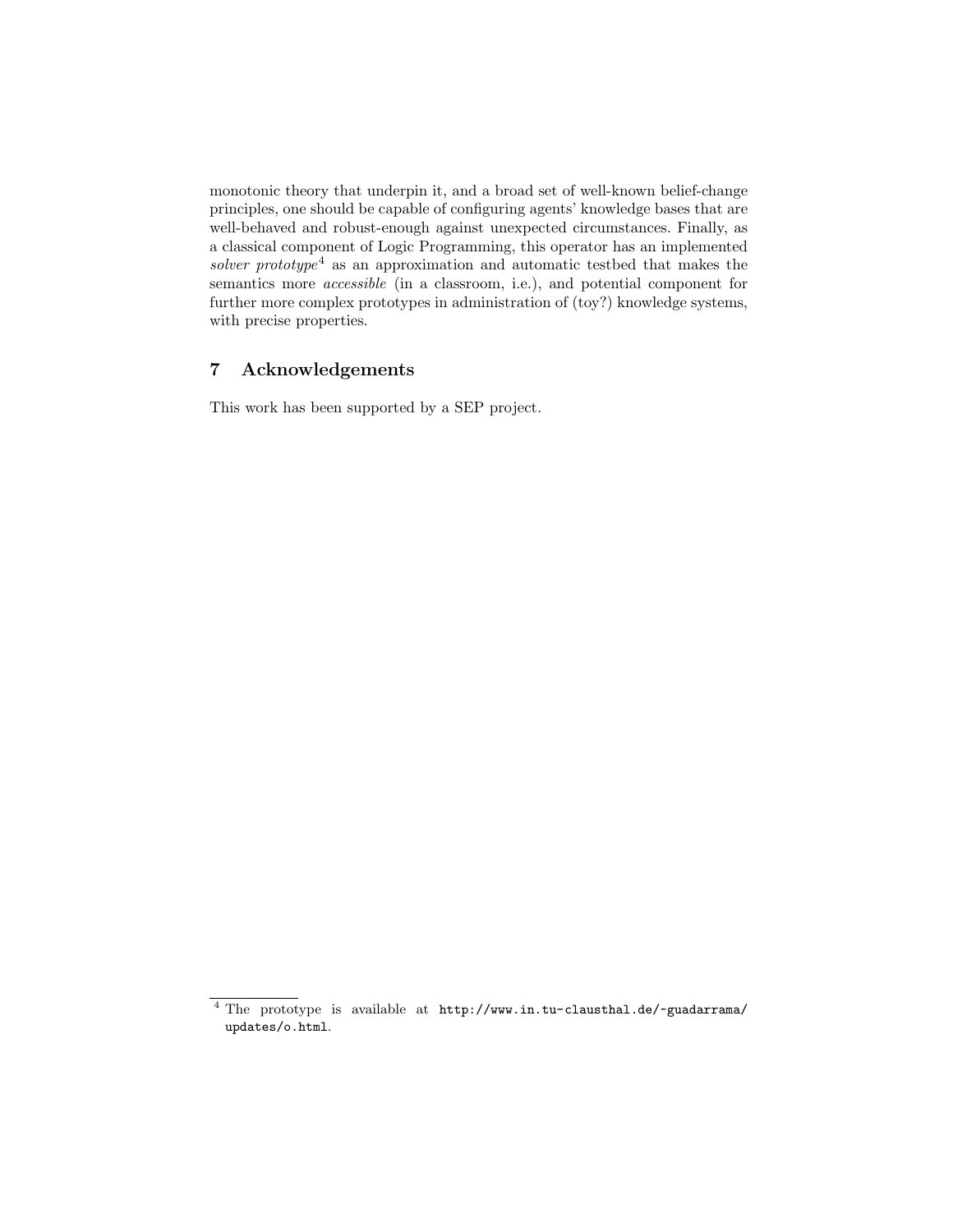# Bibliography

- <span id="page-10-0"></span>[1] A. GUADARRAMA, J. C. 2007a. Implementing knowledge update sequences. In MICAI 2007: Advances in Artificial Intelligence, A. Gelbukh and A. Kuri Morales, Eds. LNCS, vol. 4827. Springer-Verlag, Aguascalientes, Mexico, 260–270. [2,](#page-1-1) [4](#page-3-1)
- <span id="page-10-6"></span>[2] A. GUADARRAMA, J. C. 2007b. Maintaining knowledge bases at the object level. In Special Session of the 6th International MICAI Conference, A. Gelbukh and A. F. Kuri Morales, Eds. IEEE Computer Society, Aguascalientes, Mexico, 3–13. ISBN: 978-0-7695-3124-3. [2,](#page-1-1) [3,](#page-2-3) [4,](#page-3-1) [6,](#page-5-2) [7,](#page-6-2) [8](#page-7-0)
- <span id="page-10-3"></span>[3] A. GUADARRAMA, J. C. 2007c. A road map of updating in ASP. ISSN: 1860-8477 IfI-07-16, Institute für Informatik, TU-Clausthal, Clausthal, Germany. December. 35pp. [2,](#page-1-1) [3](#page-2-3)
- <span id="page-10-7"></span>[4] A. Guadarrama, J. C. 2008. AGM postulates in answer sets. In LANMR'08 Fourth Latin American Workshop on Non-monotonic Reasoning, M. Osorio and I. Olmos, Eds. ISSN 1613-0073, vol. 408. CEUR, Benemérita Universidad Autónoma de Puebla, Puebla, México, 3pp. [2,](#page-1-1) [4,](#page-3-1) [6](#page-5-2)
- <span id="page-10-5"></span>[5] A. Guadarrama, J. C., Dix, J., and Osorio, M. 2006. Update Sequences in Generalised Answer Set Programming Based on Structural Properties. In Special Session of the 5th International MICAI Conference, P. Kellenberger, Ed. IEEE Computer Society, Mexico City, Mexico, 32–41. ISBN: 0-7695-2722- 1. [2](#page-1-1)
- <span id="page-10-4"></span>[6] ALCHOURRÓN, C. E., GÄRDENFORS, P., AND MAKINSON, D. 1985. On the logic of theory change: Partial meet contraction and revision functions. The Journal of Symbolic Logic 50, 2 (June), 510–530. [2,](#page-1-1) [3,](#page-2-3) [4](#page-3-1)
- <span id="page-10-1"></span>[7] Alferes, J. J., Banti, F., Brogi, A., and Leite, J. A. 2005. The refined extension principle for semantics of dynamic logic programming. Studia Logica 79, 1, 7–32. [2](#page-1-1)
- <span id="page-10-8"></span>[8] Alferes, J. J., Leite, J. A., Pereira, L. M., Przymusinska, H., and Przymusinski, T. C. 1999. Dynamic updates of non-monotonic knowledge bases. Journal of Logic Programming 45, 1–3, 43–70. [2](#page-1-1)
- <span id="page-10-11"></span>[9] Balduccini, M. and Gelfond, M. 2003. Logic programs with consistencyrestoring rules. In Proceedings of the AAAI Spring 2003 Symposium. AAAI Press, Palo Alto, California, 9–18. [6](#page-5-2)
- <span id="page-10-9"></span>[10] Brewka, G. 2001. Declarative representation of revision strategies. Journal of Applied Non-classical Logics 11, 1–2, 151–167. [3](#page-2-3)
- <span id="page-10-10"></span>[11] DANTSIN, E., EITER, T., GOTTLOB, G., AND VORONKOV, A. 2001. Complexity and expressive power of logic programming. ACM Computing Surveys 33, 3 (September), 374–425. [5](#page-4-1)
- <span id="page-10-2"></span>[12] Delgrande, J. P., Schaub, T., Tompits, H., and Woltran, S. 2008. Belief revision of logic programs under answer set semantics. In KR. 411–421.  $\mathfrak{D}$
- <span id="page-10-12"></span>[13] EITER, T., FINK, M., SABBATINI, G., AND TOMPITS, H. 2000. Considerations on updates of logic programs. In Logics in Artificial Intelligence, Euro-